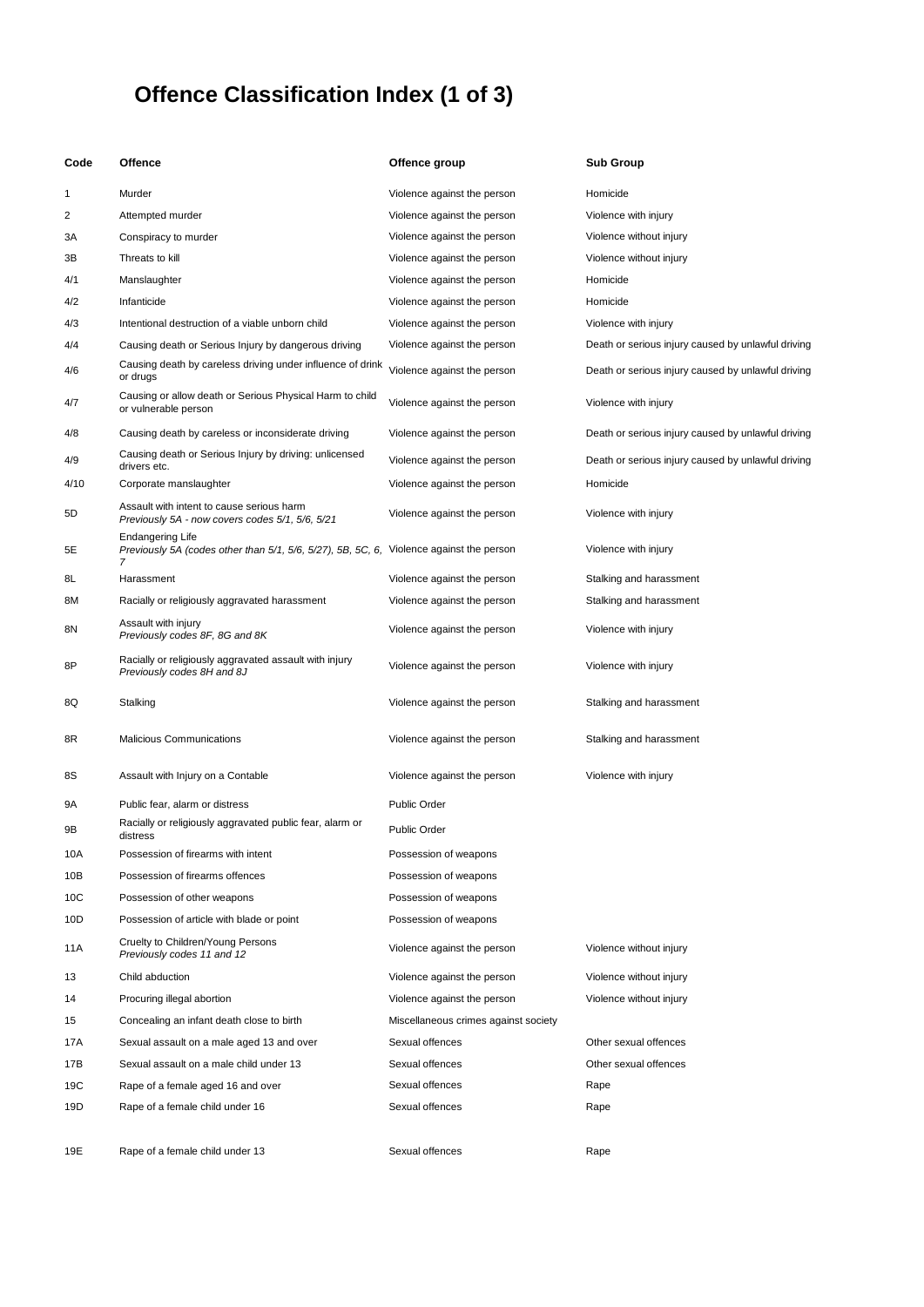## **Offence Classification Index (2 of 3)**

| Code | Offence                                                              | Offence group                        |                                                    |
|------|----------------------------------------------------------------------|--------------------------------------|----------------------------------------------------|
| 19F  | Rape of a male aged 16 and over                                      | Sexual offences                      | Rape                                               |
| 19G  | Rape of a male child under 16                                        | Sexual offences                      | Rape                                               |
| 19H  | Rape of a male child under 13                                        | Sexual offences                      | Rape                                               |
| 19J  | Rape of a Female - Multiple Undefined Offenders                      | Sexual offences                      | Rape                                               |
| 19K  | Rape of a Male - Multiple Undefined Offenders                        | Sexual offences                      | Rape                                               |
| 20A  | Sexual assault on a female aged 13 and over                          | Sexual offences                      | Other sexual offences                              |
| 20B  | Sexual assault on a female child under 13                            | Sexual offences                      | Other sexual offences                              |
| 21   | Sexual activity involving a child under 13                           | Sexual offences                      | Other sexual offences                              |
| 22A  | Causing sexual activity without consent                              | Sexual offences                      | Other sexual offences                              |
| 22B  | Sexual activity involving child under 16                             | Sexual offences                      | Other sexual offences                              |
| 23   | Incest or familial sexual offences                                   | Sexual offences                      | Other sexual offences                              |
| 24   | Exploitation of prostitution                                         | Miscellaneous crimes against society |                                                    |
| 26   | Bigamy                                                               | Miscellaneous crimes against society |                                                    |
| 27   | Soliciting for the purpose of prostitution                           | Miscellaneous crimes against society |                                                    |
| 28E  | Burglary - Residential                                               | Burglary                             | <b>Burglary Residential</b>                        |
| 28F  | Attempted burglary - Residential                                     | Burglary                             | <b>Burglary Residential</b>                        |
| 28G  | Distraction burglary - Residentail                                   | Burglary                             | <b>Burglary Residential</b>                        |
| 28H  | Attempted distraction burglary - Residential                         | Burglary                             | <b>Burglary Residential</b>                        |
| 29A  | Aggravated burglary in a dwelling                                    | Burglary                             | <b>Burglary Residential</b>                        |
| 30C  | Burglary - Business and Community                                    | Burglary                             | <b>Burglary Business and Community</b>             |
| 30D  | Attempted burglary Business and community                            | Burglary                             | <b>Burglary Business and Community</b>             |
| 31 A | Aggravated burglary - Business and Community                         | Burglary                             | <b>Burglary Business and Community</b>             |
| 33   | Going equipped for stealing, etc.                                    | Miscellaneous crimes against society |                                                    |
| 33A  | Making, Supplying or Possessing Articles for us in Fraud             | Miscellaneous crimes against society |                                                    |
| 34A  | Robbery of business property                                         | Robbery                              |                                                    |
| 34B  | Robbery of personal property                                         | Robbery                              |                                                    |
| 35   | Blackmail                                                            | Theft                                | Other theft                                        |
| 36   | Kidnapping                                                           | Violence against the person          | Violence without injury                            |
| 37/1 | Causing death by aggravated vehicle taking                           | Violence against the person          | Death or serious injury caused by unlawful driving |
| 37/2 | Aggravated vehicle taking                                            | Vehicle offences                     |                                                    |
| 38   | Profiting from or concealing knowledge of the proceeds of<br>crime   | Miscellaneous crimes against society |                                                    |
| 39   | Theft from the person                                                | Theft                                | Theft from the person                              |
| 40   | Theft in a dwelling other than from an automatic machine<br>or meter | Theft                                | Other theft                                        |
| 41   | Theft by an employee                                                 | Theft                                | Other theft                                        |
| 42   | Theft of mail                                                        | Theft                                | Other theft                                        |
| 43   | Dishonest use of electricity                                         | Theft                                | Other theft                                        |
| 44   | Theft or unauthorised taking of a pedal cycle                        | Theft                                | Bicycle theft                                      |
| 45   | Theft from vehicle                                                   | Vehicle offences                     |                                                    |
| 46   | Shoplifting                                                          | Theft                                | Shoplifting                                        |
| 47   | Theft from an automatic machine or meter                             | Theft                                | Other theft                                        |
| 48   | Theft or unauthorised taking of motor vehicle                        | Vehicle offences                     |                                                    |
| 49   | Other theft                                                          | Theft                                | Other theft                                        |
| 49A  | Theft - Making Off Without Payment                                   | Theft                                | Other theft                                        |
| 54   | Handling stolen goods                                                | Miscellaneous crimes against society |                                                    |
| 56A  | Arson endangering life                                               | Arson and criminal damage            | Arson                                              |
| 56B  | Arson not endangering life                                           | Arson and criminal damage            | Arson                                              |